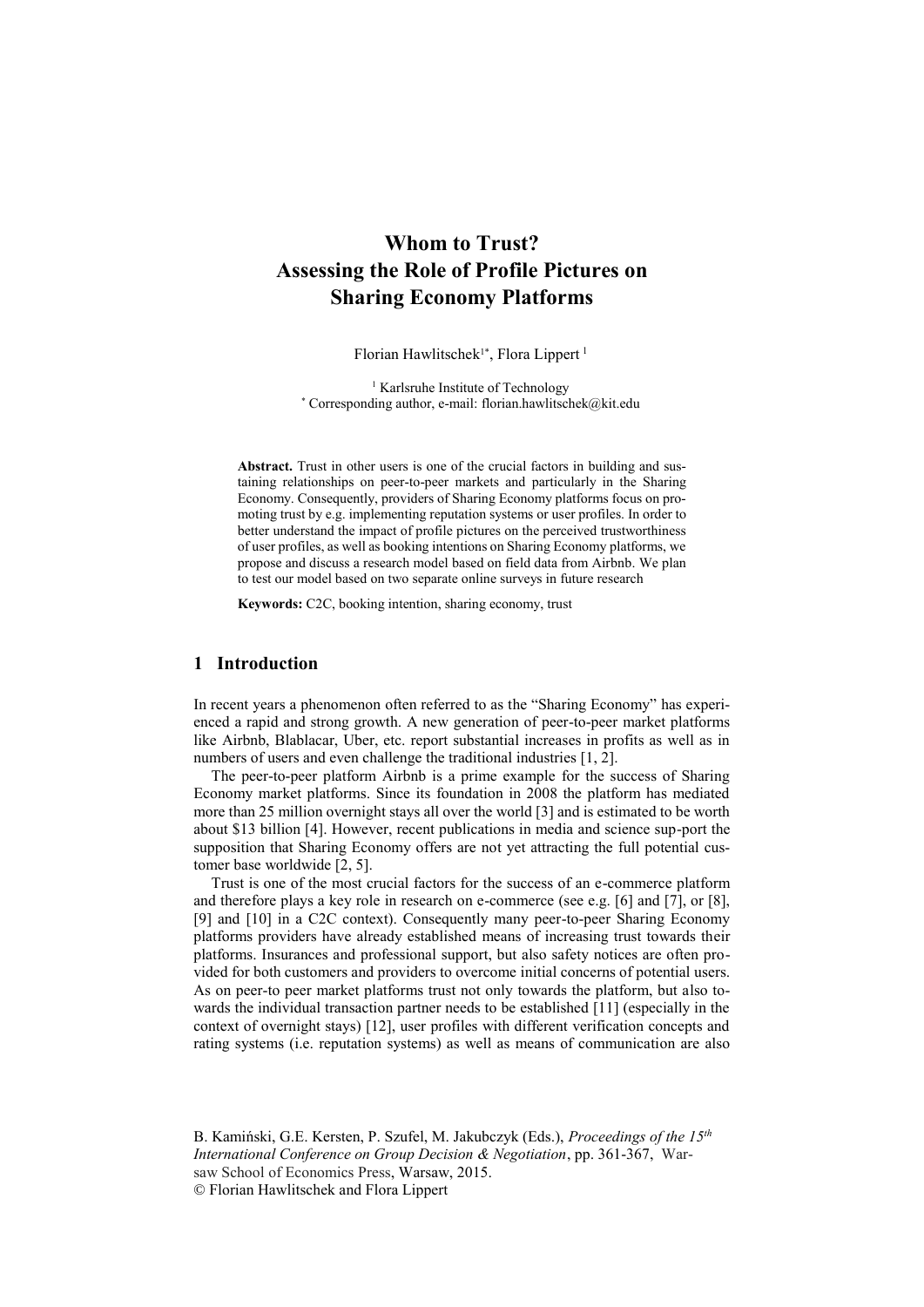#### F. Hawlitschek and F. Lippert

usually implemented. The role of reputation systems, profile pictures, and the interaction of both have already been investigated in a general as well as peer-to peer e-commerce context and in experimental settings in the context of online gift giving [13–19]. However, the actual role and impact of profile pictures on Sharing Economy platforms in the field and especially the resulting implications on booking intentions have not been investigated so far. In order to shed light on how trust is formed during booking decisions on a Sharing Economy platform, and if those decisions can be predicted by the trustworthiness of a profile picture, we plan to conduct an experimental online survey based on profile data from Airbnb Germany. In particular, we propose the following research question (RQ):

**RQ**: How does the trustworthiness of profile pictures and names on Sharing Economy platforms influence the perceived trustworthiness of user profiles and also the booking intention?

The remainder of this short paper is structured as follows: In Section 2 we intro-duce our research model and hypothesis. Furthermore we present a brief summary of related literature. Section 3 comprises the current preliminary description of our experimental design. Finally, in Section 4 we discuss our expectations regarding the contribution of our study and give a short outlook of our future research.

## **2 Research Model and Related Literature**

Based on the literature presented in the introduction section, we derived the following research model (see Fig. 1.). Our model focuses on the perceived trustworthiness of user profiles, the trustworthiness of corresponding profile pictures and names, and the influences on the booking intentions towards the respective offer on Airbnb.



**Fig. 1**. Research Model

Furthermore we consider a set of existing ratings and user characteristic variables in our model, which correspond to the information users would be able to collect from the Airbnb website (depicted in grey).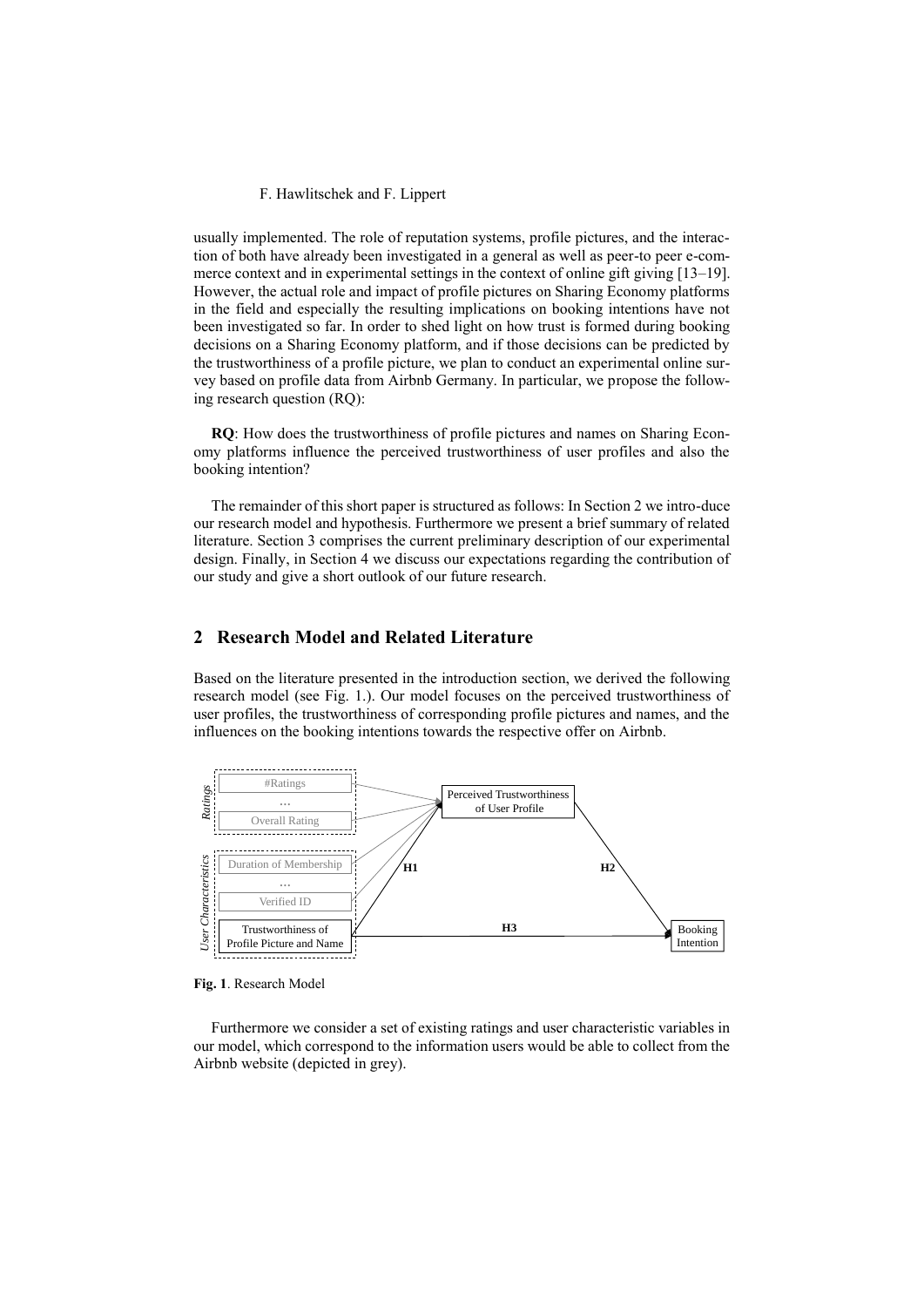Previous studies have shown that the mere presence of profile pictures and names can be beneficial regarding the formation of trust and reciprocity based exchange in an experimental market, and also that the presence of names that are regarded as likable or trustworthy in another context can influence trusting behavior [16, 20]. Furthermore the influence of seller photos and reputation scores on trusting and purchasing behavior has been demonstrated in a standard trust game [15]. Consequently we expect the trustworthiness of profile pictures and names to positively influence the perceived trustworthiness of user profiles in our setting.

**H1**: *The trustworthiness of profile picture and name has a positive influence on the perceived trustworthiness of the user profile.*

As described in the introduction, trust plays a key role in e-commerce regarding the formation of users purchasing or booking intentions and attitudes. This has be shown not only in the context of traditional e-commerce [7] but also in studies that focused on C2C market settings [9, 11, 21]. In line with those findings we also hypothesize that the booking intention in our experimental setting is positively influenced by the perceived trustworthiness of the respective user profile.

**H2**: *The perceived trustworthiness of a user profile has a positive influence on the booking intention of other users.*

Derived from the influence of facial dynamics on the choice of interaction partners in situations with financial stakes [22] we furthermore expect a direct positive effect of the trustworthiness of profile pictures and names on users' booking intentions that occurs independent from the trustworthiness perception of the whole user profile.

**H3**: *The trustworthiness of profile picture and name has a positive influence on the on the booking intention of other users.*

In addition to the hypotheses that were subsequently presented, we also expect several additional effects resulting from the rating and user characteristics variables that were collected on Airbnb (depicted in grey). Other studies based on Airbnb data support that supposition [23–25]. Within the scope of this short paper however, we focus on the three main hypotheses **H1-H3**.

### **3 Experimental Design**

-

As a basis for our study we chose a dataset of 88 offers from Airbnb Germany, including profile pictures and names as well as information about ratings and user characteristics. Our sample comprises data from Airbnb offers in Berlin<sup>1</sup> which correspond to the following search criteria: Place – Berlin-Kreuzberg, Date – none, type of the room – private room, and price range – 41€-58€. From the resulting set of search results, we

<sup>&</sup>lt;sup>1</sup> Berlin is one of the cities with the highest number of overnight stays in accommodation facilities in Germany according to a study of the German Tourism Association [26]. Since we plan to raffle overnight stays in the target city of our study in order to incentivize participation, Berlin should consequently serve as an appropriate travel destination.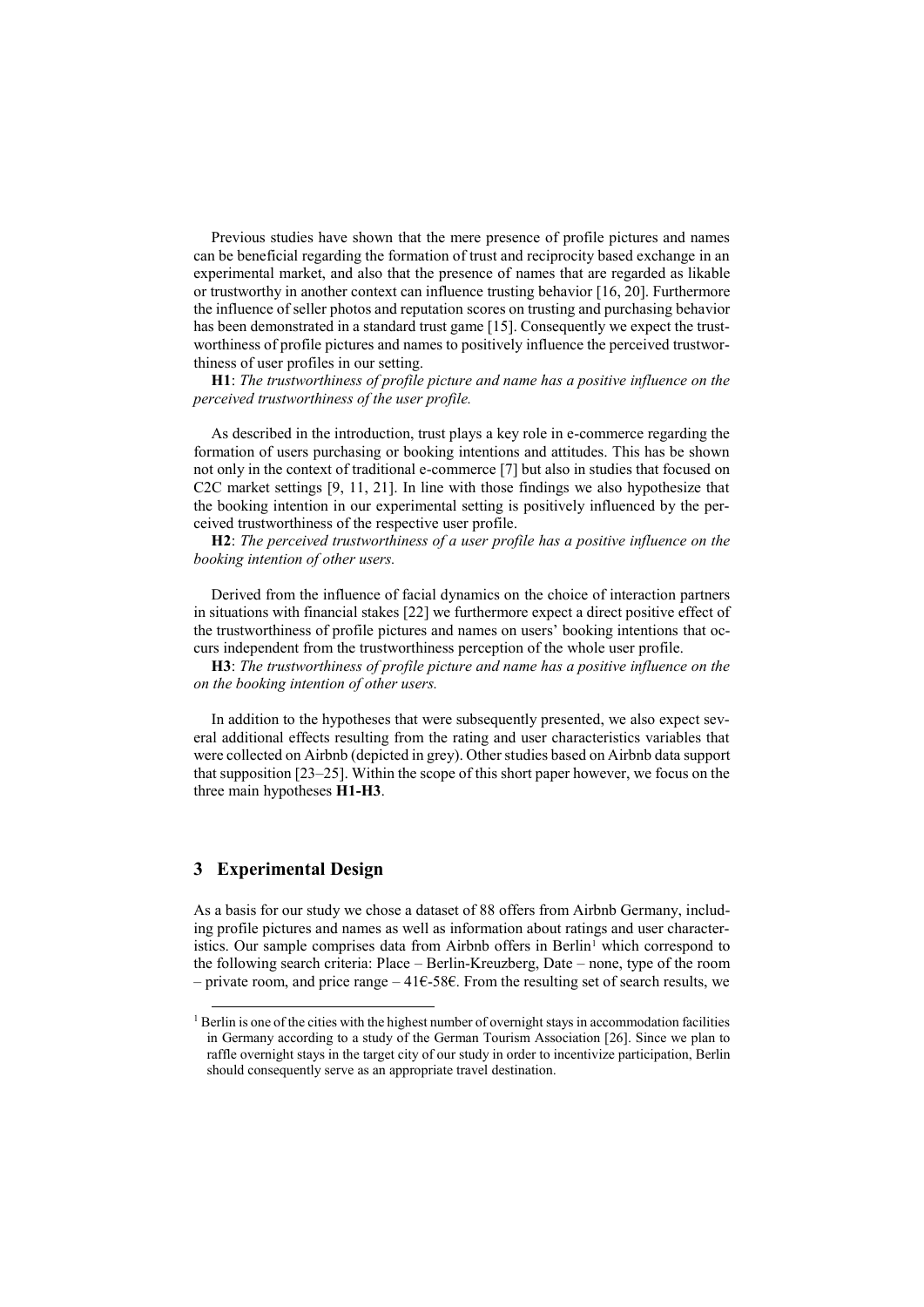#### F. Hawlitschek and F. Lippert

propose to consider the following attributes for each listing: the price for one night, the total number of text reviews, the total number and average value of overall reviews, the average rating of all existing rating categories (accuracy of description, communication, cleanliness, location and check-in), ID verification, response rate and time, and duration of membership. Furthermore, we plan to work with the provided profile pictures and names<sup>2</sup>.

In two separate online surveys, we want to firstly determine the trustworthiness of profile pictures and names provided by different users and secondly determine the perceived trustworthiness of the profiles as well as the corresponding booking intentions. We plan to use ORSEE<sup>3</sup> [27] as a recruiting tool for participation. Consequently, we are able to realize a complete between-subjects design for our two surveys. We assume that participants from our pool are already inherently motivated to truthfully answer to our survey. However, we also plan to provide an incentive for truthful participation in the surveys, by raffling Airbnb overnight stays in Berlin. All participants will be informed about the fact that the winner's accommodation will be determined by her specification of booking intentions or perceived trustworthiness of profile picture and name, respectively.

**Survey 1**: In the first of our two surveys, a group of participants from our pool will be asked to rate profile pictures from our dataset that are labeled with the host's name with respect to their trustworthiness. After an introductory briefing and instruction about the survey, the participants will receive an overview of all profile pictures to be rated. Hereby we want to avoid anchoring as well as order effects and make sure that the participants are able to establish an overall personal ranking of the different pictures before evaluating each by itself. Afterwards, derived from the approach of [28], participants will be shown separate profile pictures and names in a randomized order, which they have to judge on a 7-point rating scale, running from 1 (extremely untrustworthy) to 7 (extremely trustworthy).

**Survey 2**: In the second survey, a different group of participants will be asked to judge the trustworthiness of a stylized Airbnb user profile, including picture, name and reputation scores, according to the same procedure as applied in survey 1. In addition to that, we will inquire the booking intention of the participants by three items adapted from [29]. Fig. 2. depicts an exemplary stylized Airbnb profile for survey 2.



**Fig. 2.** Information Display in Survey 2

1

<sup>&</sup>lt;sup>2</sup> Pictures of the offered rooms were also considered but were deliberately excluded from our experiment, in order to reduce complexity.

<sup>&</sup>lt;sup>3</sup> ORSEE is an online recruitment system for economic experiments, which was introduced by Ben Greiner [27].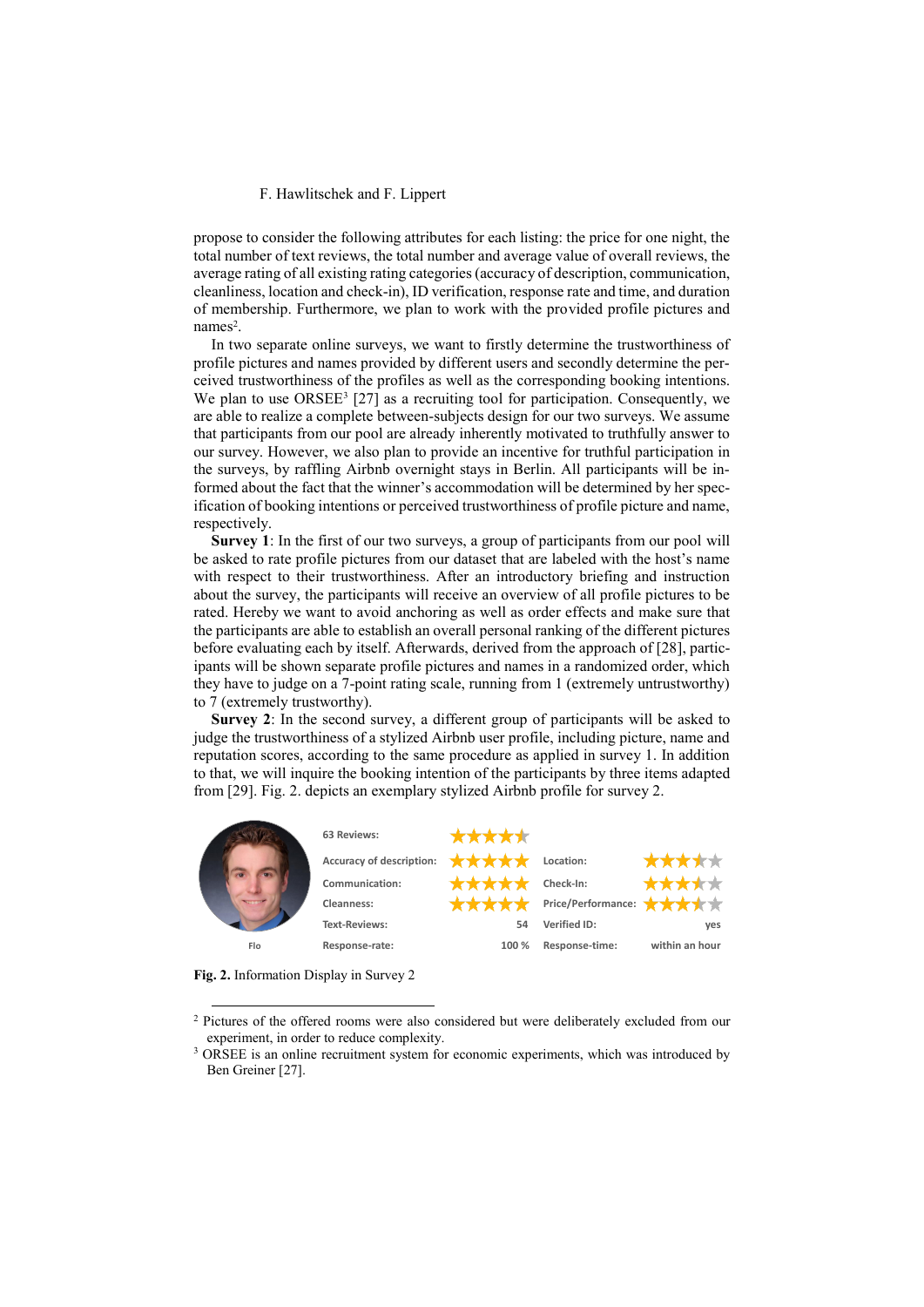#### **4 Discussion and Outlook**

We proposed a research model, which is designed in order to investigate the impact of the trustworthiness of profile pictures on the perceived trustworthiness of user profiles and booking intentions. Within our model we concentrate on three main hypothesis (**H1-H3**), which primarily focus on profile pictures labeled with names and will be tested based on the two presented online surveys. However, further information like pictures of offered rooms are available on Airbnb Germany. In line with recent research that focuses on field data in the context of B2C markets [30], we expect that pictures of C2C offers, such as rooms on Airbnb, also play a significant role regarding the formation of booking intentions in the Sharing Economy. In a first attempt we consciously eliminated the pictures of rooms from our surveys to reduce complexity. Nevertheless, we are aware of this abstraction and are planning to consider the potential influence of those pictures on booking intentions in future studies.

We furthermore plan to ask the participants of our surveys for specific background information (like forename, gender, age, etc.). This data will be used for further analysis of our findings, e.g. for investigating possible cues to trust [31] that might occur between the person to rate and the rating person or for the identification of structural discrimination [24].

With our future work we want to contribute to a better understanding of the role of profile pictures and their impact on the perceived trustworthiness of profiles on Sharing Economy platforms. From an IS point of view, this might help Sharing Economy platform providers to promote trust between users, e.g. by offering profile picture guidelines or even evaluation services to their user base.

## **References**

- 1. Cusumano, M.A.: How traditional firms must compete in the sharing economy. Commun. ACM 58, pp. 32–34 (2014)
- 2. Zervas, G, Proserpio, D., Byers, J.: The Rise of the Sharing Economy: Estimating the Impact of Airbnb on the Hotel Industry. Boston U. School of Management Research Paper 2013-16  $(2014)$
- 3. Airbnb, https://www.airbnb.de/about/about-us (access: 30th Jan 2015)
- 4. The Wall Street Journal, http://www.wsj.com/articles/airbnb-mulls-employee-stock-sale-at-13-billion-valuation-1414100930 (access: 30th Jan 2015)
- 5. Spiegel Online, http://www.spiegel.de/wirtschaft/service/share-economy-uber-und-airbnbdeutsche-wollen-nicht-teilena-997502.html (access: 30<sup>th</sup> Jan 2015)
- 6. Gefen, D.: E-commerce: the role of familiarity and trust. Omega 28, pp. 725–737 (2000)
- 7. Gefen, D, Karahanna, E, Straub, D.W.: Trust and TAM in Online Shopping: An Integrated Model. MIS Quarterly 27, pp. 51–90 (2003)
- 8. Jones, K., Leonard, L.N.: Trust in consumer-to-consumer electronic commerce. Information & Management 45, pp. 88–95 (2008)
- 9. Leonard, L.N.: Attitude influencers in C2C e-commerce: buying and selling. Journal of Computer Information Systems 52, pp. 11–17 (2012)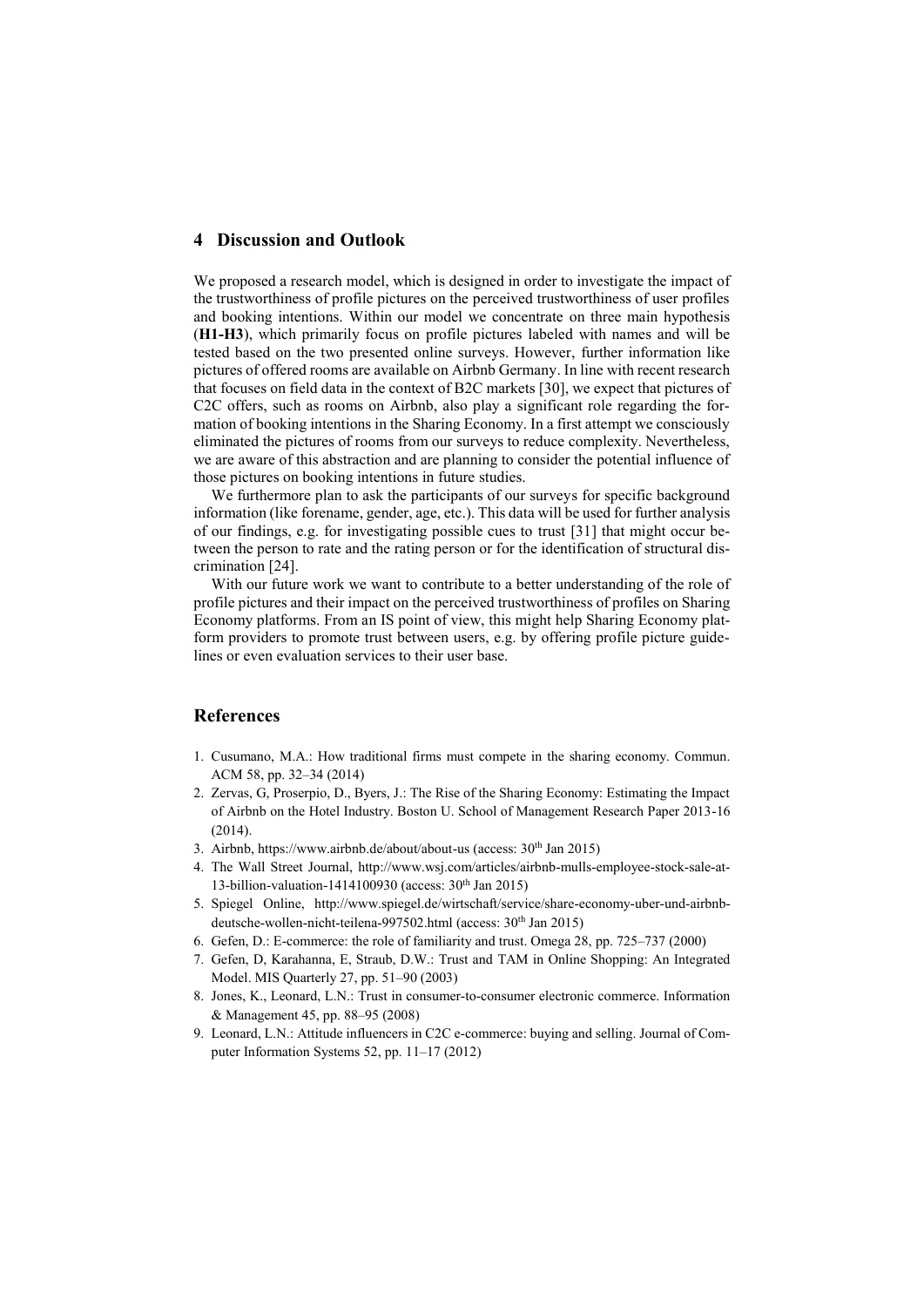#### F. Hawlitschek and F. Lippert

- 10.Wu, F., Li, H.-H., Kuo, Y.-H.: Reputation evaluation for choosing a trustworthy counterparty in C2C e-commerce. Electronic Commerce Research and Applications 10, pp. 428–436 (2011)
- 11.Lu, Y., Zhao, L., Wang, B.: From virtual community members to C2C e-commerce buyers: Trust in virtual communities and its effect on consumers' purchase intention. Electronic Commerce Research and Applications 9, pp. 346–360 (2010)
- 12.Zaphiris, P.: Social computing and virtual communities. Chapman & Hall/CRC Press, Boca Raton (2010)
- 13.Steinbrück, U., Schaumburg, H., Duda, S., Krüger, T.: A picture says more than a thousand words. In: Terveen, L., Wixon, D. (eds.) CHI '02 extended abstracts on Human factors in computing systems, pp. 748–749. ACM. (2002)
- 14.Riegelsberger, J., Sasse, M.A., McCarthy, J.D.: Shiny happy people building trust? In: Cockton, G., Korhonen, P. (eds.) Proceedings of the SIGCHI conference on Human factors in computing systems (pp. 121-128). ACM. (2003)
- 15.Bente, G., Baptist, O., Leuschner, H.: To buy or not to buy: Influence of seller photos and reputation on buyer trust and purchase behavior. International Journal of Human-Computer Studies 70, pp. 1–13 (2012)
- 16.Resnick, P., Kuwabara, K., Zeckhauser, R., Friedman, E.: Reputation systems. Commun. ACM 43, pp. 45–48 (2000)
- 17.Li Xiong, Ling Liu: A reputation-based trust model for peer-to-peer e-commerce communities. In: IEEE International Conference on E-Commerce. CEC 2003, pp. 275–284
- 18.Teubner, T., Adam, M.T.P., Camacho, S., Hassanein, K.: Understanding Resource Sharing in C2C Platforms: The Role of Picture Humanization. ACIS (2014)
- 19.Teubner, T., Hawlitschek, F., Adam, M.T.P., Weinhardt, C.: Social Identity and Reciprocity in Online Gift Giving Networks. In: 46th Hawaii International Conference on System Sciences (HICSS), pp. 708–717 (2013)
- 20.Huang, L., Murnighan, J.K.: What's in a name? Subliminally activating trust-ing behavior. Organizational Behavior and Human Decision Processes 111, pp. 62–70 (2010)
- 21.Wu, C.-S., Cheng, F.-F., Yen, D.C.: The Influence of Seller, Auctioneer, and Bidder Factors on Trust in Online Auctions. Journal of Organizational Computing and Electronic Commerce 24, pp. 36–57 (2014)
- 22.Krumhuber, E., Manstead, A.S.R, Cosker, D., Marshall, Rosin, P.L.: Facial Dynamics as Indicators of Trustworthiness and Cooperative Behavior. Emotion 7, pp. 730–735 (2007)
- 23.Zervas, G., Proserpio, D., Byers, J.: A First Look at Online Reputation on Airbnb, Where Every Stay is Above Average. SSRN Journal (2015).
- 24.Edelman, B.G., Luca, M.: Digital Discrimination: The Case of Airbnb.com. SSRN Journal (2014).
- 25.Fradkin, A., Grewal, E., Holtz, D., Pearson, M. Reporting Bias and Reciprocity in Online Reviews: Evidence From Field Experiments on Airbnb. Working paper. (2014)
- 26.German Tourism Association, http://goo.gl/BLRnYR (access: 30th Jan 2015)
- 27.Greiner, B.: An online recruitment system for economic experiments. In: Kremer, K., Macho. V. (eds.) Forschung und Wissenschaftliches Rechnen 2003. GWDG, Bericht 63. Gesellschaft für Wissenschaftliche Datenverarbeitung Gottingen: Datenverarbeitung, pp. 79–93. (2004)
- 28.Richell, R.A., Mitchell, D., Peschardt, K.S., Winston, J.S., Leonard, A., Dolan, R.J., Blair, R.: Trust and distrust: the perception of trustworthiness of faces in psychopathic and non-psychopathic offenders. Personality and Individual Differences 38, pp. 1735–1744 (2005)